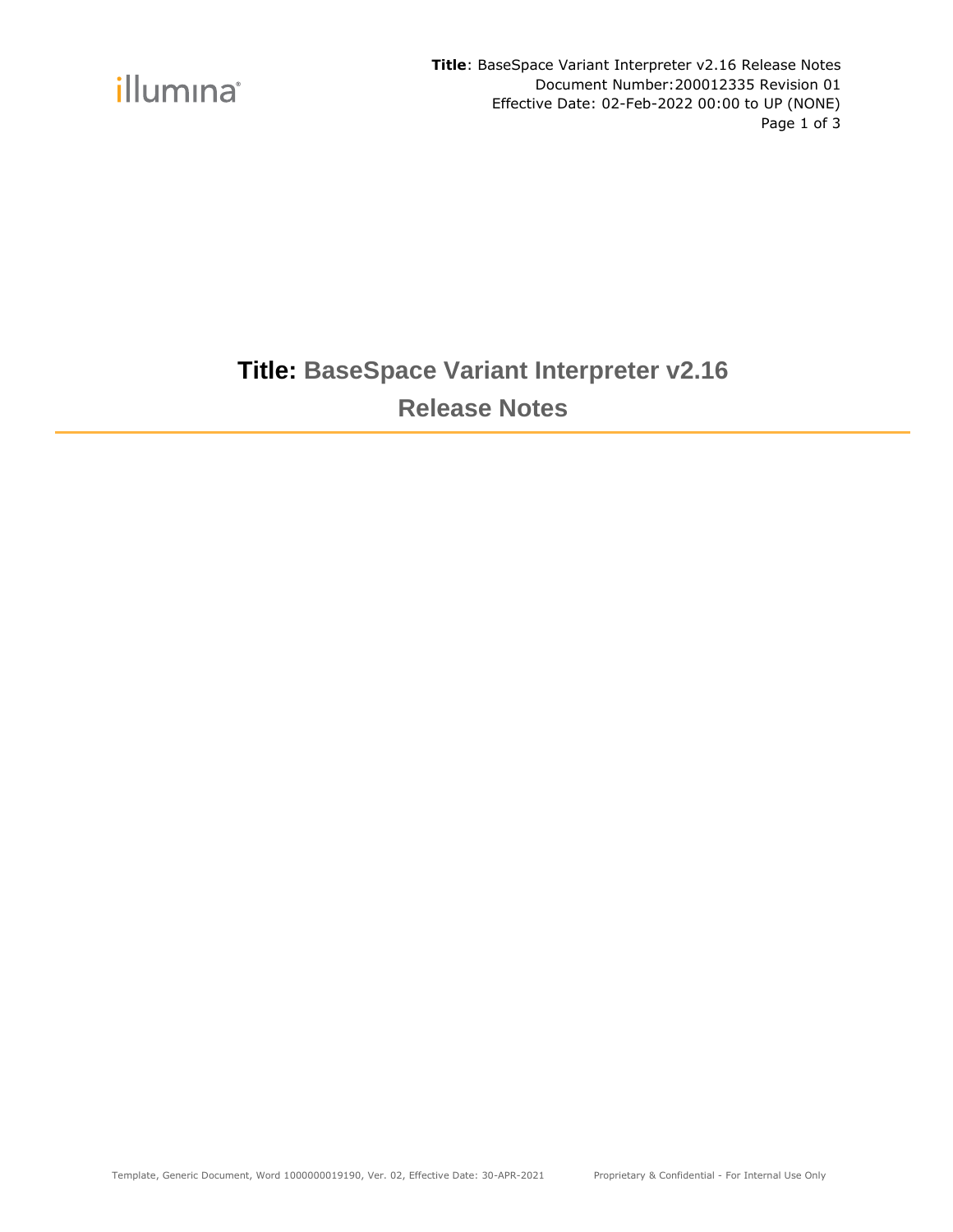

**Release** Notes Release Notes Document Number:200012335 Revision 01 Effective Date: 02-Feb-2022 00:00 to UP (NONE) Page 2 of 3

# **Introduction**

These Release Notes detail the latest release of BaseSpace Variant Interpreter, including known issues.

BaseSpace Variant Interpreter provides an interface for users to annotate, curate, interpret and report on the results from the sequencing pipeline.

#### Features

- There are several security updates with this release.
- BSVI has been updated to use Nirvana 3.15
	- o Update annotation sources: OMIM, ClinVar, dbSNP and 1000 Genomes Project. ExAC has been deprecated
	- o pLI score now comes from gnomAD rather than ExAC
	- o Note that all cases will need to be reanalysed

# Resolved Issues

- The version of Illumina's Annotation Engine (Nirvana 3.6.2) used in BSVI versions 2.10 to 2.15 contains an issue. This affects a small number of RefSeq transcripts, which contain 'RNA-edits'. In these cases, the wrong HGVS c-dot and/or p-dot position number may be shown for insertions or deletions. The sequence change will be displayed correctly. It is worth noting that VEP91 also has the same issue. Ensembl transcripts are not affected. Nirvana 3.15 reduces the number of these errors significantly, although in a few cases, the wrong c-dot or p-dot notation may still be shown. Please contact illumina's technical support if you require additional information on this topic: techsupport@illumina.com
- The genome visualization plot is now displayed for DRAGEN Somatic (tumour-normal) 3.7, 3.8 and 3.9
- Fixed the display of potential gene fusions where the gene name contained a hyphen
- Fixed an issue where the static genome visualization plot is lost after reanalysing DRAGEN analysis.

#### Known Issues

- Pressing Save multiple times when saving a comment may result in the comment being listed multiple times. Any additional entries can be deleted by the user.
- Closed cases that are also Inactive appear in the default registry grid, showing their status as Inactive.
- It is possible to use the URL of a case to access it directly. However, if the name of the case contains special characters such as # or %, the hyperlink will not load the case.
- DRAGEN Amplicon data cannot be imported directly into BSVI from BaseSpace Sequence Hub. DNA Amplicon data can be imported.
- The Past Cases component of the Associations grid will include the existing case when looking for cases in the workgroup with interpretations on the same variant. This behaviour is seen after the case